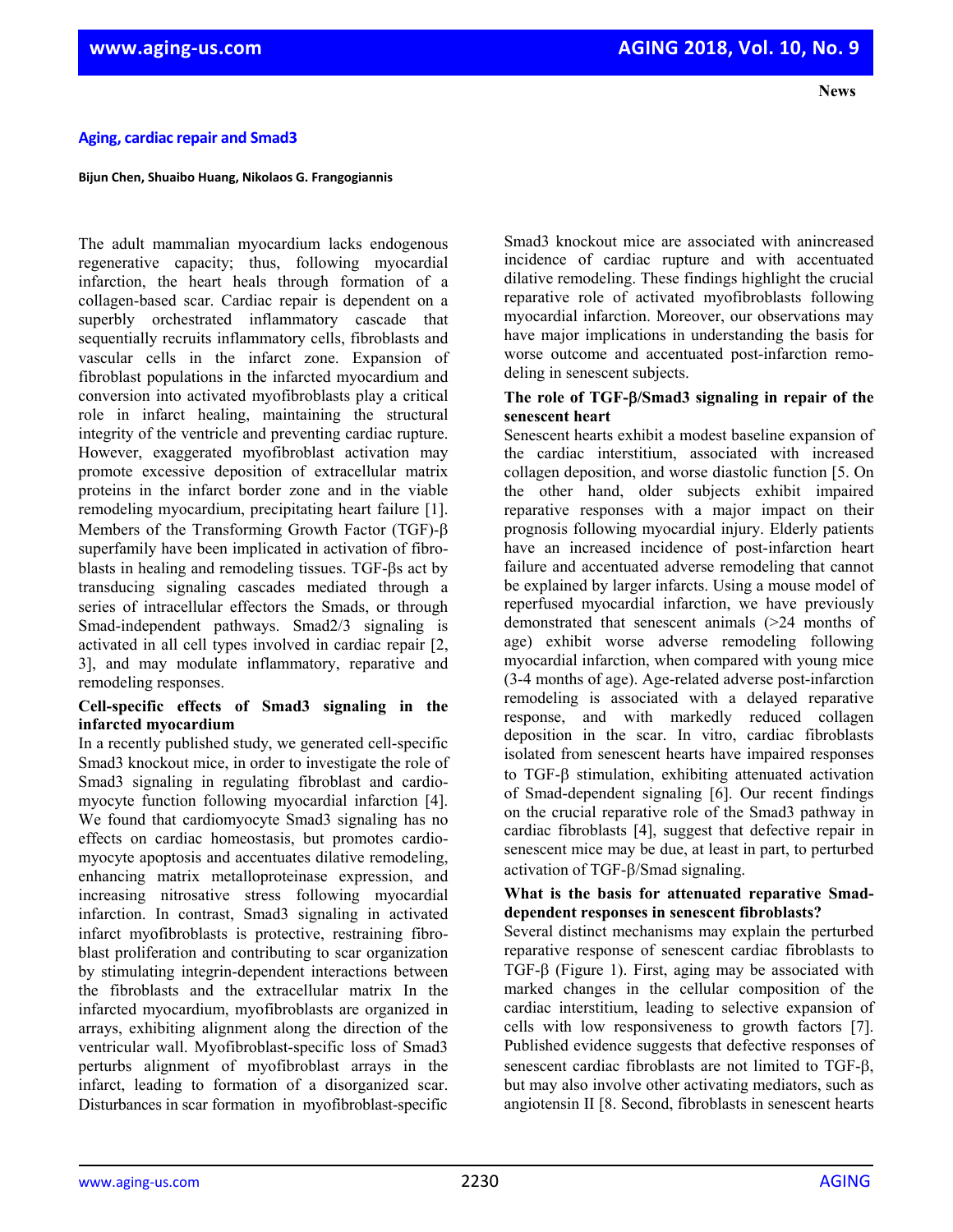may exhibit lower levels of TGF-β receptors, or activation of pseudoreceptors such as BAMBI (BMP and activin membrane-bound inhibitor) that silence TGF-β signaling. Third, senescent fibroblasts may exhibit activation of phosphatases that dephosphorylate Smads, or TGF-β-driven induction of inhibitory Smads (such as Smad7), that inhibit TGF-β signaling responses. The chronic low-level activation of the TGF-β system in senescent hearts may induce baseline expression of endogenous inhibitors of the Smad cascade that attenuate Smad2/3 stimulation in response to acute injury.

#### **Increasing the reparative reserve of the senescent heart**

Taken together, our studies suggest that adverse outcome in senescent subjects surviving myocardial infarction may involve defective TGF-β/Smad3 dependent fibroblast activation. Blunted responses of senescent fibroblasts to growth factors may result in formation of a disorganized scar following infarction, reducing tensile strength and accentuating adverse remodeling and systolic dysfunction (Figure 1). This intriguing hypothesis has not yet been tested in vivo. However, if true, this mechanism of age-associated dysfunction may suggest new strategies to improve outcome following cardiac injury in elderly subjects, by implementing strategies that enhance fibroblast activity and promote repair. Brief and cautious administration of growth factors, along with the injection of biomaterials, or cell therapy with healthy reparative fibroblasts may represent effective new strategies for prevention of post-infarction heart failure in elderly patients surviving myocardial infarction.



### **REFERENCES**

- 1. Frangogiannis NG. J Clin Invest. 2017; 127:1600–12. https://doi.org/10.1172/JCI87491
- 2. Bujak M, et al. Circulation. 2007; 116:2127–38. https://doi.org/10.1161/CIRCULATIONAHA.107.704197
- 3. Dobaczewski M, et al. Circ Res. 2010; 107:418–28. https://doi.org/10.1161/CIRCRESAHA.109.216101
- 4. Kong P, et al. Circulation. 2018; 137:707–24. https://doi.org/10.1161/CIRCULATIONAHA.117.029622
- 5. Biernacka A, Frangogiannis NG. Aging and Cardiac Fibrosis. Aging Dis. 2011; 2:158–73.
- 6. Bujak M, et al. J Am Coll Cardiol. 2008; 51:1384–92. https://doi.org/10.1016/j.jacc.2008.01.011
- 7. Trial J, et al. Am J Physiol Heart Circ Physiol. 2018; 315:H745‐H755. https://doi.org/10.1152/ajpheart.00237.2018
- 8. Shivakumar K, et al. Am J Physiol Heart Circ Physiol. 2003; 284:H1454–59. https://doi.org/10.1152/ajpheart.00766.2002

**Nikolaos G. Frangogiannis:**  ,The Wilf Family Cardiovascular Research Institute, ,Department of Medicine (Cardiology), Albert Einstein College of Medicine, Bronx, NY 10461, USA

# *Correspondence: Nikolaos G. Frangogiannis*

*Email: nikolaos.frangogiannis@einstein.yu.edu*

*Keywords: Transforming Growth Factor‐beta, myocardial infarction, aging, fibroblast, heart failure, extracellular matrix*

**Figure 1. Age‐related accentuation of adverse post‐infarction remodeling may be due to an impaired response of reparative fibroblasts to TGF‐**β**.** Our observations suggest that: a) myofibroblast‐ specific loss of Smad3 disrupts scar organization, increasing adverse remodeling following myocardial infarction, b) senescent hearts exhibit impaired infarct healing, accompanied by decreased collagen deposition, and c) fibroblasts harvested from senescent hearts exhibit blunted Smad2/3 activation in response to TGF‐β stimulation. Taken together these observations suggest the intriguing hypothesis that age‐associated impairment in TGF‐β/Smad signaling in reparative fibroblasts may reduce tensile strength of the healing scar, accentuating adverse remodeling following infarction and causing heart failure. Several mechanisms may account for reduced TGF-β responses in senescent cardiac fibroblasts. Age‐associated alterations of the expression of signaling TGF‐β receptors (TβRI and TβRII) and pseudoreceptors (such as BAMBI) may modulate the response to TGF‐ β. Activation of phosphatases or induction of inhibitory Smad7, such as Smad7 may attenuate Smad2/3 activation in response to TGF‐β. Because aging is associated with baseline activation of a fibrogenic program (that may involve low level increase in basal TGF‐β activity), TGF‐β‐driven induction of endogenous signals that inhibit Smad‐ dependent signaling may be responsible for blunted responses to the sudden burst in TGF‐β activity observed following cardiac injury.